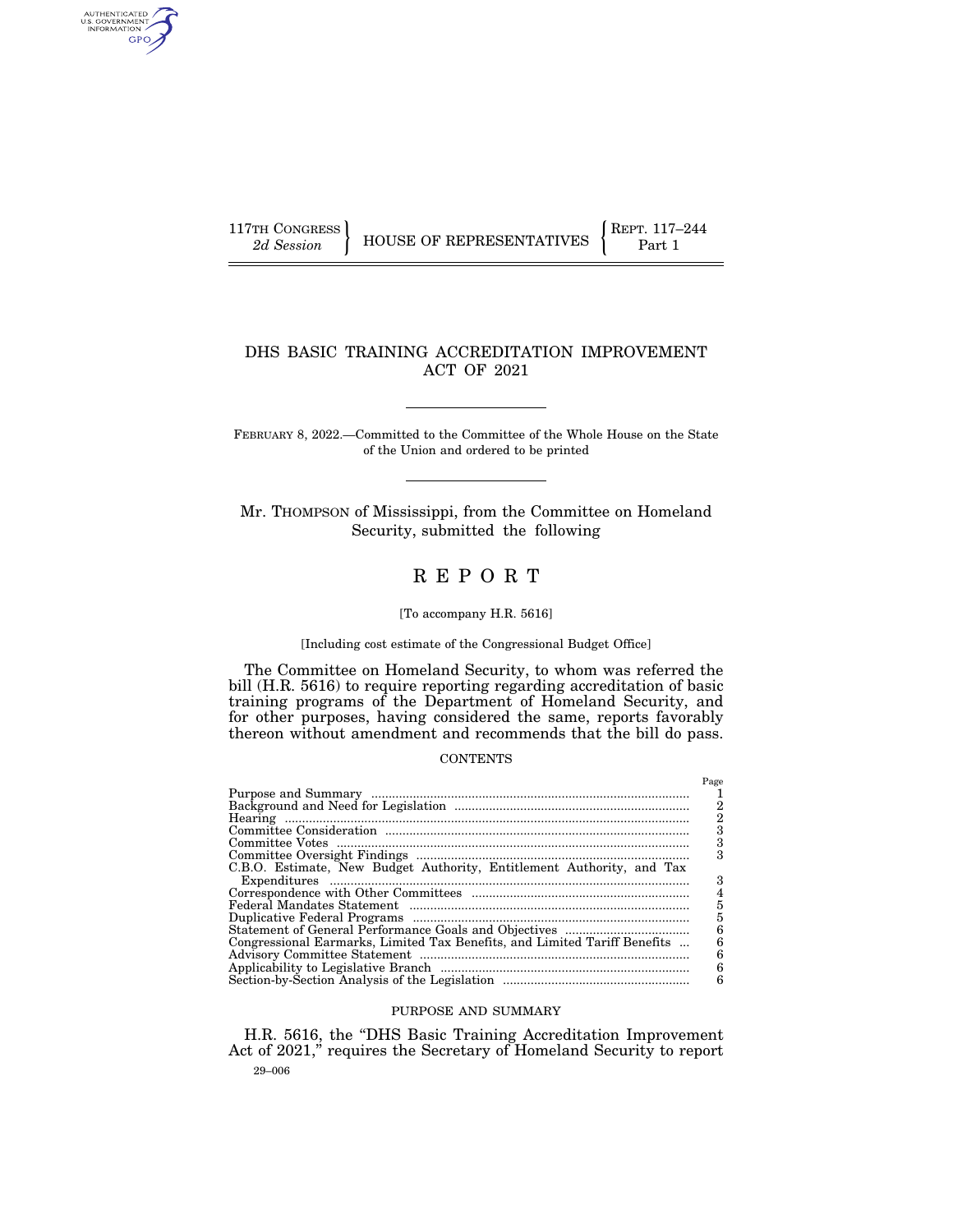to Congress on the accreditation status of each of the Department of Homeland Security's (DHS) basic training programs until all such programs achieve accreditation. For those programs that are not accredited, the Secretary must provide the reasons for not obtaining or maintaining accreditation, the activities, if any, taken to achieve accreditation, and the anticipated timeline for accreditation of the program. In addition, the bill directs DHS to engage in research and development to help State, local, Tribal, and Territorial law enforcement officers better access Federal Law Enforcement Training Centers (FLETC) training opportunities.

#### BACKGROUND AND NEED FOR LEGISLATION

Every year, DHS onboards thousands of new law enforcement officers within components such as U.S. Customs and Border Protection (CBP), Immigration and Customs Enforcement (ICE), and the Transportation Security Administration. All new hires must successfully complete law enforcement basic training programs. Basic training programs include the ICE Enforcement and Removal Operations Academy in Glynco, Georgia; the Secret Service's Basic Training Academy at the James J. Rowley Training Center in Beltsville, Maryland; and the U.S. Border Patrol Academy in Artesia, New Mexico.

During a hearing held on May 16, 2019, the Subcommittee on Oversight, Management, and Accountability heard testimony about the importance of accrediting basic training programs. According to the FLETC Director, Thomas J. Walters, accreditation ''assigns rigor to [] training processes'' and ''results in the best product.'' Unfortunately, several DHS law enforcement basic training programs are not accredited including the U.S. Border Patrol Academy, CBP's Field Operations Academy Officer Basic Training Program, and U.S. Citizenship and Immigration Services' Officer Basic Training Program. In some cases, programs have been unaccredited for several years. For example, the Border Patrol Academy submitted an initial application in 2006 but did not pursue accreditation further.

The individuals joining the ranks of DHS's frontline components should receive the highest caliber training before they begin their careers as law enforcement officers. Achieving and maintaining accredited programs is essential to ensuring that such training is provided.

# HEARING

For the purposes of clause  $3(c)(6)$  of rule XIII of the Rules of the House of Representatives, the following hearing was used to develop H.R. 5616:

• On May 16, 2019, the Subcommittee on Oversight, Management, and Accountability held a hearing entitled, ''Federal Law Enforcement Training Centers: Preparing America's Law Enforcement to Protect the Homeland.'' The Subcommittee received testimony from Thomas J. Walters, Director, FLETC, DHS; John Kelly, Acting Inspector General, Office of Inspector General, DHS; and Greg Davis, Captain, DPS Academy Training Coordinator, Texas Department of Public Safety.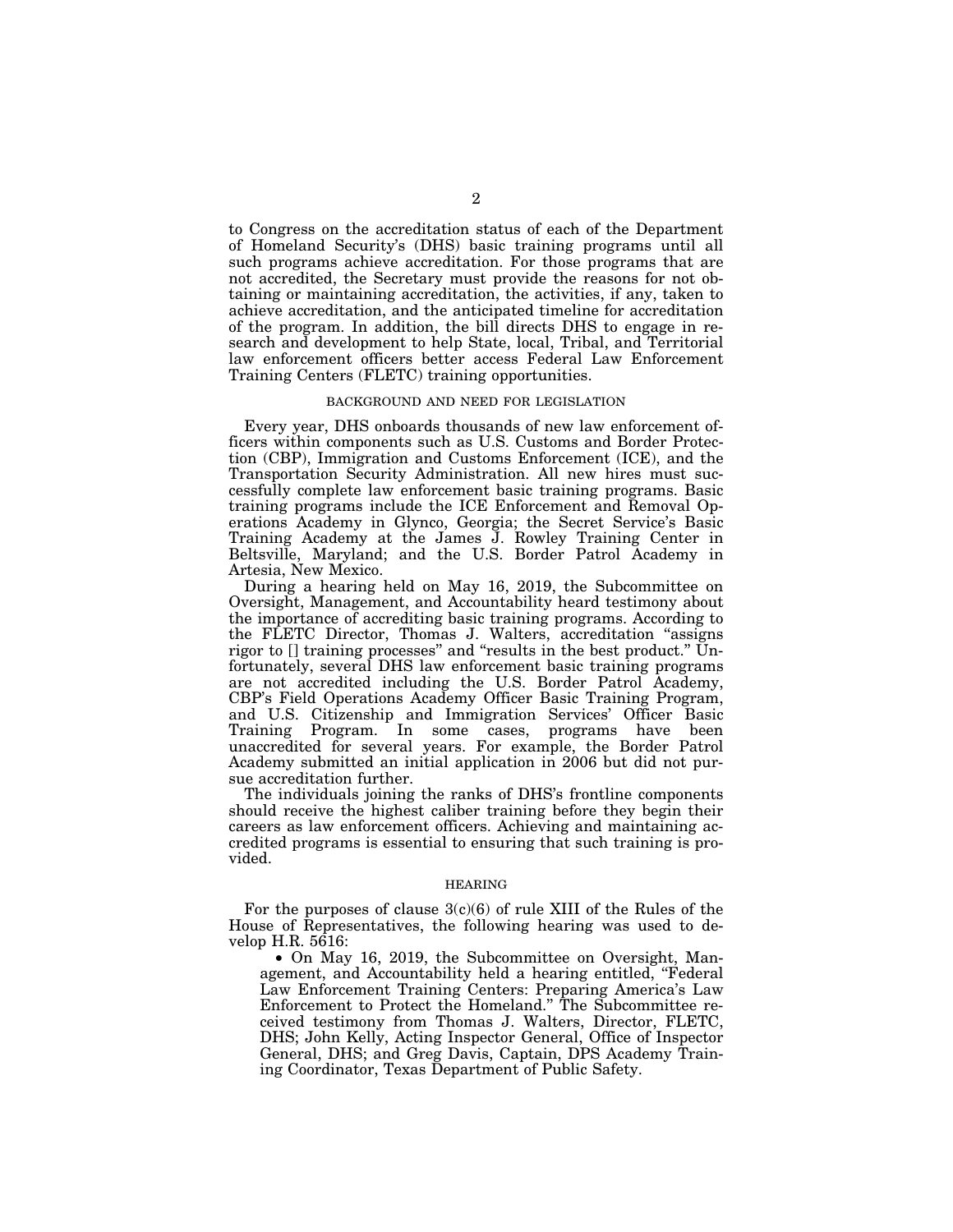# COMMITTEE CONSIDERATION

The Committee met on October 26, 2021, a quorum being present, to consider H.R. 5616 and ordered the measure to be favorably reported to the House, without amendment, by voice vote.

# COMMITTEE VOTES

Clause 3(b) of rule XIII requires the Committee to list the recorded votes on the motion to report legislation and amendments thereto.

No recorded votes were requested during consideration of H.R. 5616.

# COMMITTEE OVERSIGHT FINDINGS

In compliance with clause  $3(c)(1)$  of rule XIII, the Committee advises that the findings and recommendations of the Committee, based on oversight activities under clause 2(b)(1) of rule X, are incorporated in the descriptive portions of this report.

# CONGRESSIONAL BUDGET OFFICE ESTIMATE, NEW BUDGET AUTHORITY, ENTITLEMENT AUTHORITY, AND TAX EXPENDITURES

With respect to the requirements of clause  $3(c)(2)$  of rule XIII and section 308(a) of the Congressional Budget Act of 1974, and with respect to the requirements of clause  $3(c)(3)$  of rule XIII and section 402 of the Congressional Budget Act of 1974, the Committee adopts as its own the estimate of any new budget authority, spending authority, credit authority, or an increase or decrease in revenues or tax expenditures contained in the cost estimate prepared by the Director of the Congressional Budget Office.

> U.S. CONGRESS, CONGRESSIONAL BUDGET OFFICE, *Washington, DC, January 19, 2022.*

Hon. BENNIE G. THOMPSON,

*Chairman, Committee on Homeland Security, House of Representatives, Washington, DC.* 

DEAR MR. CHAIRMAN: The Congressional Budget Office has prepared the enclosed cost estimate for H.R. 5616, the DHS Basic Training Accreditation Improvement Act of 2021.

If you wish further details on this estimate, we will be pleased to provide them. The CBO staff contact is Lindsay Wylie.

Sincerely,

PHILLIP L. SWAGEL, *Director.* 

Enclosure.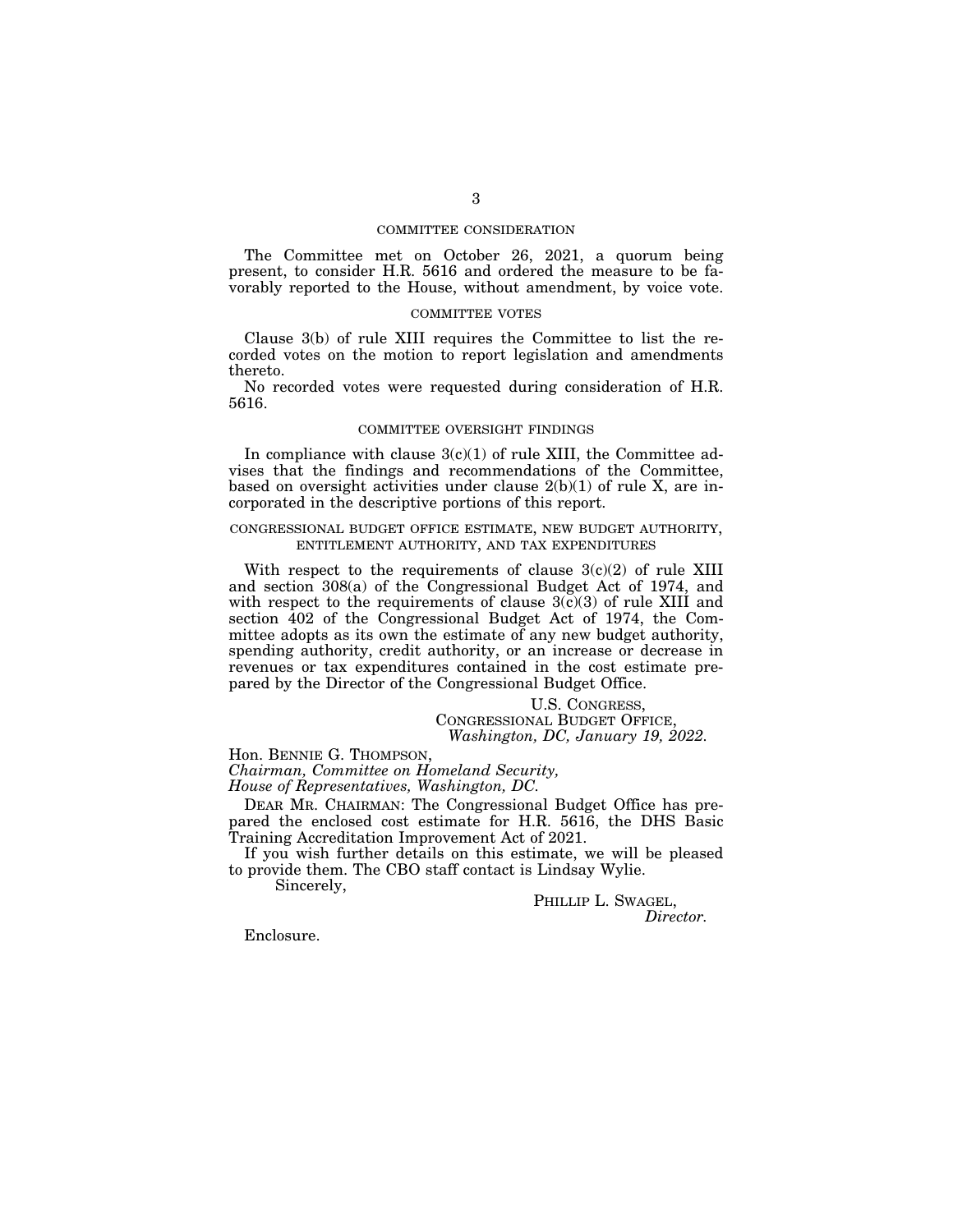| By Fiscal Year, Millions of Dollars                                                                  | 2022      | 2022-2026                           | 2022-2031     |
|------------------------------------------------------------------------------------------------------|-----------|-------------------------------------|---------------|
| Direct Spending (Outlays)                                                                            |           |                                     |               |
| Revenues                                                                                             |           |                                     |               |
| increase or Decrease $\{\cdot\}$<br>in the Deficit                                                   | Ω         | 0                                   |               |
| Spending Subject to<br><b>Appropriation (Outlays)</b>                                                | ٠         | ×                                   | not estimated |
| Statutory pay-as-you-go<br>procedures apply?                                                         | No.       | <b>Mandate Effects</b>              |               |
| Increases on-budget deficits in any<br>of the four consecutive 10-year<br>periods beginning in 2032? | <b>No</b> | Contains intergovernmental mandate? | No            |
|                                                                                                      |           | Contains private-sector mandate?    | No            |

H.R. 5616 would require the Department of Homeland Security (DHS) to report annually to the Congress on the accreditation status of all basic law enforcement training programs within the department. The reporting requirement would end after all programs are accredited. The bill also would require DHS to inform the Congress when a program's accreditation lapses. Additionally, the bill would require the DHS Science and Technology Directorate to carry out research and development to enhance state, local, tribal, and territorial law enforcement access to training on homeland security threats.

According to information from DHS, the department is currently carrying out research and development activities similar to those required in the bill. Furthermore, based on the cost of similar activities, CBO estimates that meeting the reporting requirements of the bill would cost DHS less than \$500,000 over the 2022–2026. Any such spending would be subject to the availability of appropriated funds.

The CBO staff contact for this estimate is Lindsay Wylie. The estimate was reviewed by Leo Lex, Deputy Director of Budget Analysis.

#### CORRESPONDENCE WITH OTHER COMMITTEES

HOUSE OF REPRESENTATIVES, COMMITTEE ON THE JUDICIARY, *Washington, DC, February 7, 2022.* 

Hon. BENNIE G. THOMPSON, *Chairman, Committee on Homeland Security, House of Representatives, Washington, DC.* 

DEAR CHAIRMAN THOMPSON: This letter is to advise you that the Committee on the Judiciary has now had an opportunity to review the provisions in H.R. 5616, the ''DHS Basic Training Accreditation Improvement Act of 2021," that fall within our Rule X jurisdiction. I appreciate your consulting with us on those provisions. The Judiciary Committee has no objection to your including them in the bill for consideration on the House floor, and to expedite that consider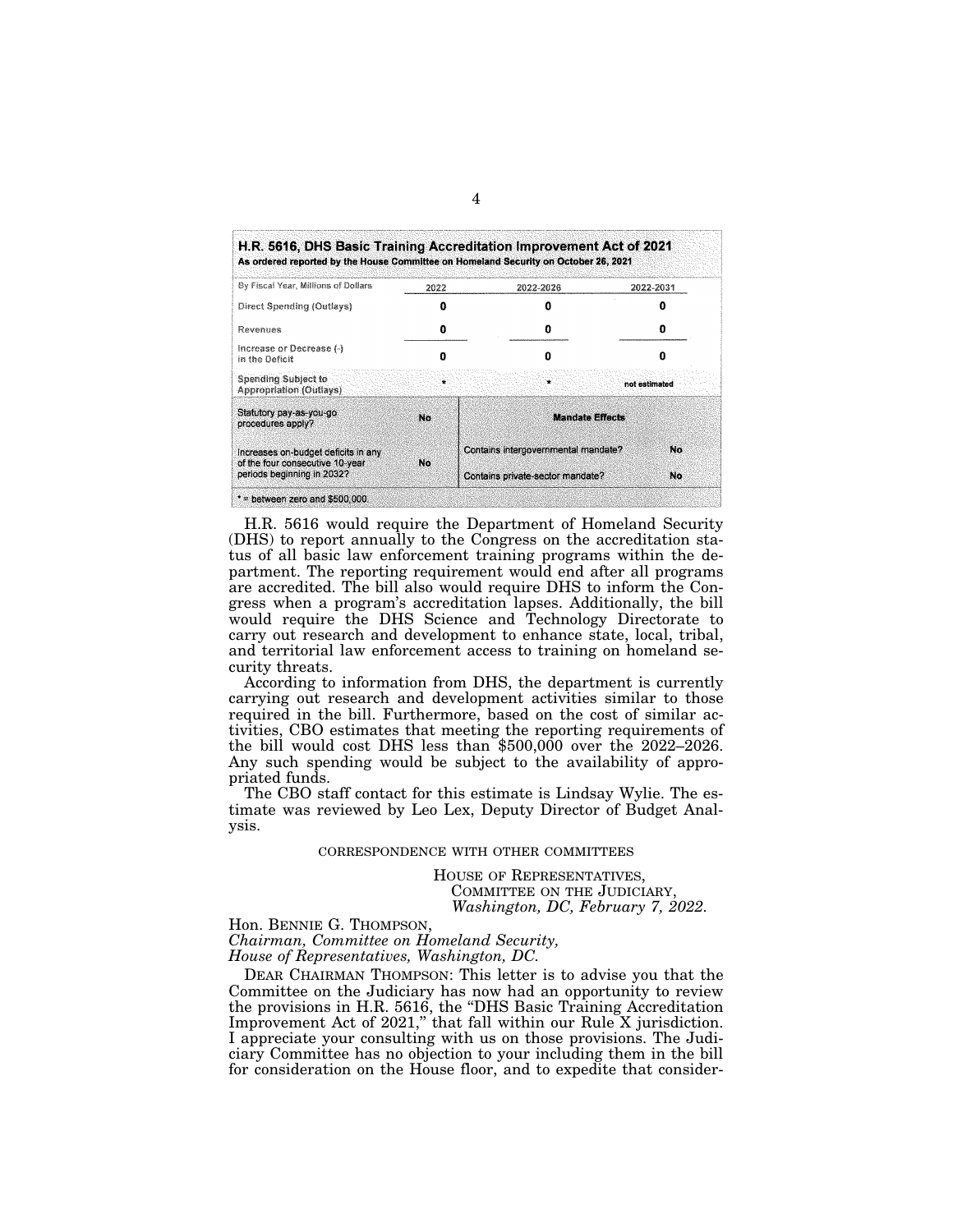ation is willing to forgo action on H.R. 5616, with the understanding that we do not thereby waive any future jurisdictional claim over those provisions or their subject matters.

In the event a House-Senate conference on this or similar legislation is convened, the Judiciary Committee reserves the right to request an appropriate number of conferees to address any concerns with these or similar provisions that may arise in conference.

Please place this letter into the *Congressional Record* during consideration of the measure on the House floor. Thank you for the cooperative spirit in which you have worked regarding this matter and others between our committees.

----

Sincerely,

JERROLD NADLER, *Chairman.* 

HOUSE OF REPRESENTATIVES, COMMITTEE ON HOMELAND SECURITY, *Washington, DC, February 7, 2022.* 

Hon. JERROLD NADLER, *Chairman, Committee on the Judiciary, House of Representatives, Washington, DC.* 

DEAR CHAIRMAN NADLER: Thank you for your letter regarding H.R. 5616, the "DHS Basic Training Accreditation Improvement Act of 2021.'' I recognize that the Committee on the Judiciary has a jurisdictional interest in H.R. 5616, and I appreciate your effort to allow this bill to be considered on the House floor.

I concur with you that forgoing action on the bill does not in any way prejudice the Committee on the Judiciary with respect to its jurisdictional prerogatives on this bill or similar legislation in the future, and I would support your effort to seek appointment of an appropriate number of conferees to any House-Senate conference involving this legislation.

I will include our letters on H.R. 5616 in the Committee report on this measure and in the *Congressional Record* during floor consideration of this bill. I look forward to working with you on this legislation and other matters of great importance to this Nation.

Sincerely,

BENNIE G. THOMPSON, *Chairman.* 

#### FEDERAL MANDATES STATEMENT

The Committee adopts as its own the estimate of Federal mandates prepared by the Director of the Congressional Budget Office pursuant to section 423 of the Unfunded Mandates Reform Act.

#### DUPLICATIVE FEDERAL PROGRAMS

Pursuant to clause 3(c) of rule XIII, the Committee finds that H.R. 5616 does not contain any provision that establishes or reauthorizes a program known to be duplicative of another Federal program.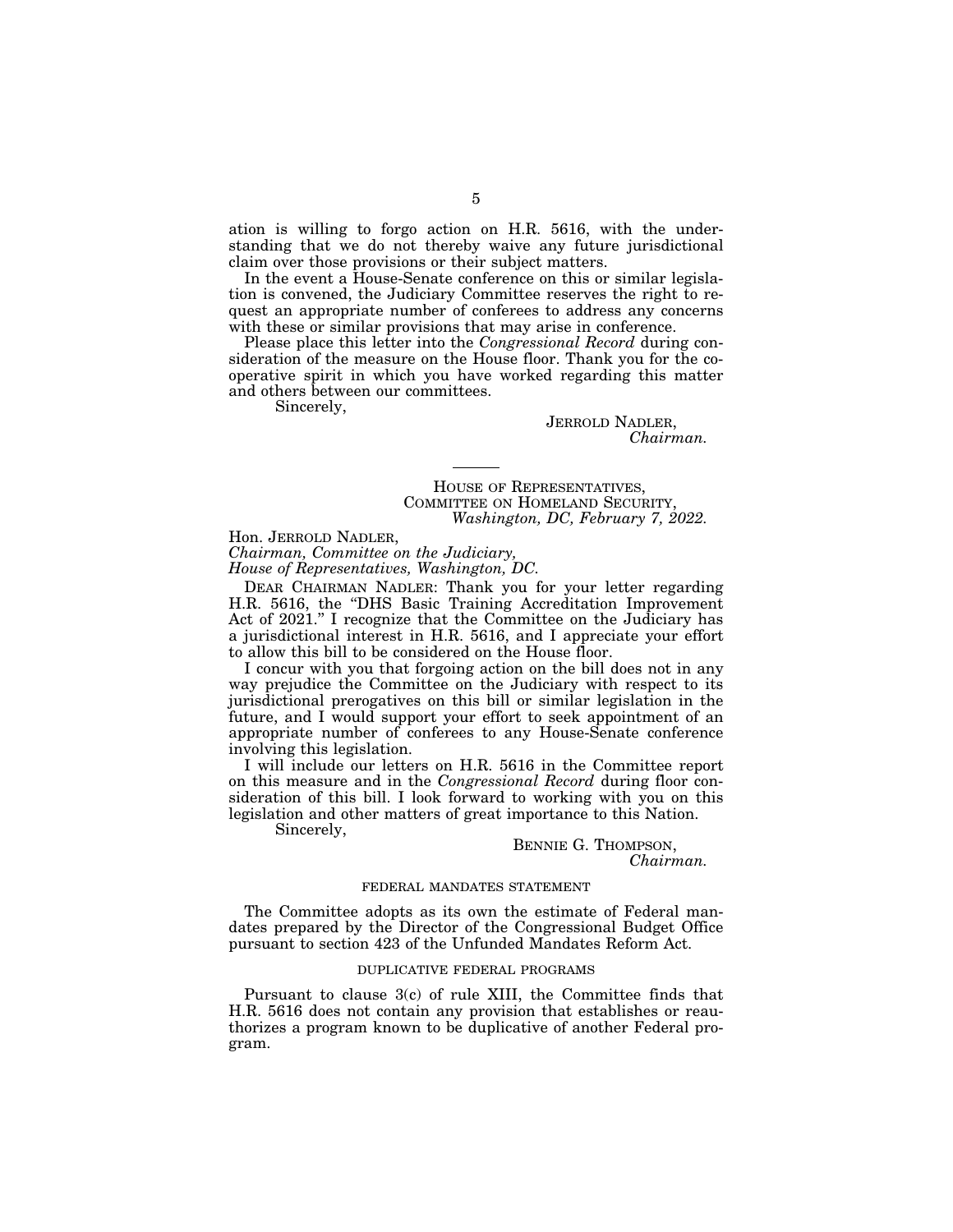# STATEMENT OF GENERAL PERFORMANCE GOALS AND OBJECTIVES

Pursuant to clause 3(c)(4) of rule XIII, the objective of H.R. 5616 is to enhance the quality of training DHS offers to new law enforcement officers by requiring the Secretary of Homeland Security to report to Congress on the accreditation status of each of the Department's basic training programs until all such programs achieve accreditation and to afford better access to FLETC training opportunities for State, local, Tribal, and Territorial law enforcement officers.

# CONGRESSIONAL EARMARKS, LIMITED TAX BENEFITS, AND LIMITED TARIFF BENEFITS

In compliance with rule XXI, this bill, as reported, contains no congressional earmarks, limited tax benefits, or limited tariff benefits as defined in clause 9(d), 9(e), or 9(f) of rule XXI.

#### ADVISORY COMMITTEE STATEMENT

No advisory committees within the meaning of section 5(b) of the Federal Advisory Committee Act were created by this legislation.

#### APPLICABILITY TO LEGISLATIVE BRANCH

The Committee finds that H.R. 5616 does not relate to the terms and conditions of employment or access to public services or accommodations within the meaning of section  $102(b)(3)$  of the Congressional Accountability Act.

#### SECTION-BY-SECTION ANALYSIS OF THE LEGISLATION

*Section 1. Short Title.* 

This section states that the Act may be cited as the ''DHS Basic Training Accreditation Improvement Act of 2021''.

# *Sec. 2. Reporting on Basic Training Programs of the Department of Homeland Security.*

This section directs the Secretary of Homeland Security to report to Congress on the accreditation status for each basic training program within DHS no later than 90 days after the enactment of this Act. The Secretary is to include the following:

• The date on which each program achieved initial accreditation. In the case of a program that is not accredited, the reasons for not obtaining or maintaining accreditation, including the actions taken to achieve accreditation and a timeline for each accreditation program.

• The date the program most recently received accreditation or reaccreditation.

• Each program's anticipated accreditation or next reaccreditation date.

• The name of the accreditation manager for each program. This section also requires the heads of DHS components to notify the Secretary if a basic training program loses accreditation. The Secretary is to then notify Congress of the lapse, reason for the lapse, and activities underway to regain accreditation.